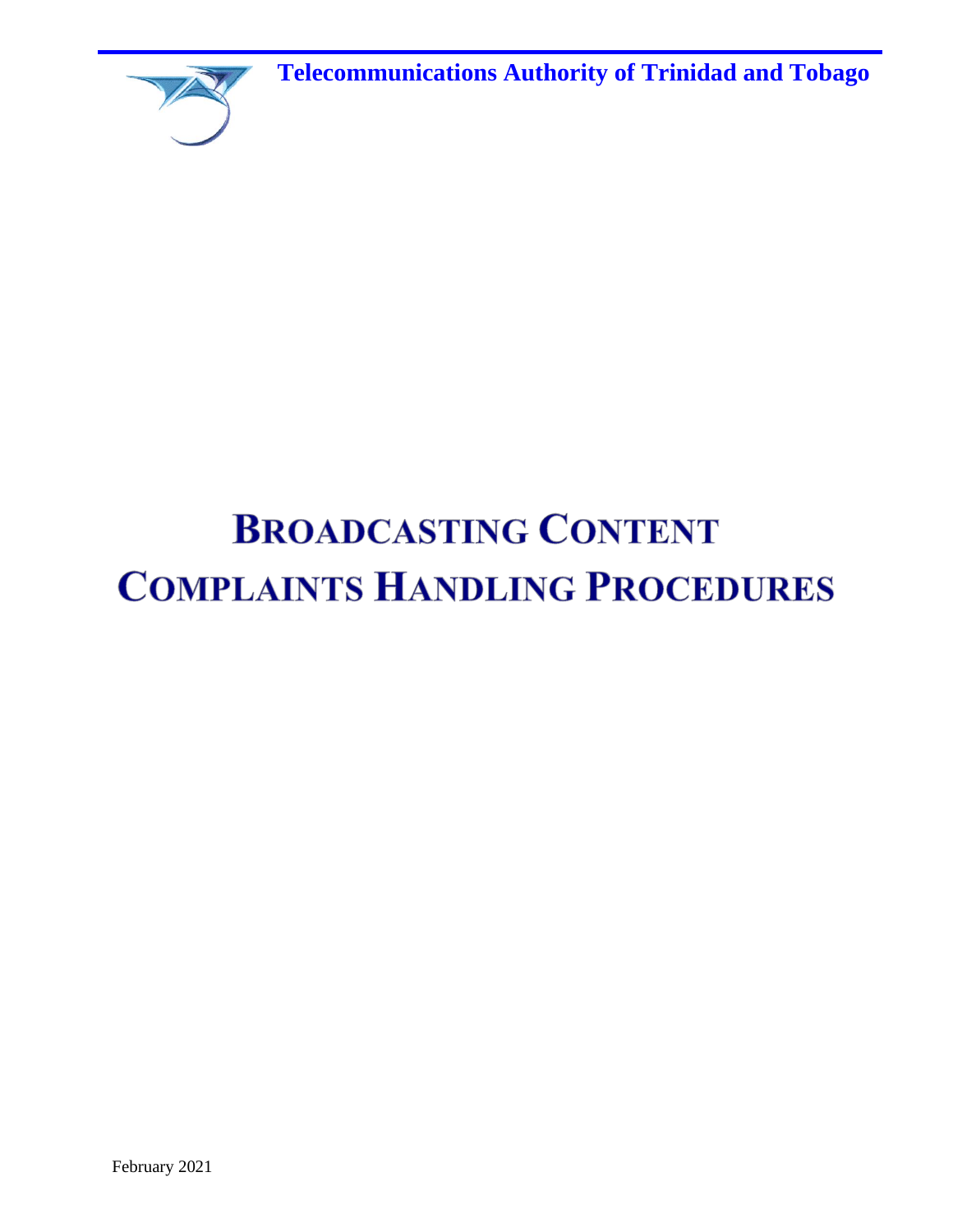| <b>MAINTENANCE HISTORY</b> |                                                                                  |         |  |  |  |
|----------------------------|----------------------------------------------------------------------------------|---------|--|--|--|
| Date                       | <b>Change Details</b>                                                            | Version |  |  |  |
| <b>July 2008</b>           | Complaints<br><i>Broadcasting Content</i><br><b>Handling Procedures</b>          | 1.0     |  |  |  |
| February 2009              | Revision to <i>Broadcasting Content</i><br><b>Complaints Handling Procedures</b> | 2.0     |  |  |  |
| July 29, 2020              | Revision to <i>Broadcasting Content</i><br><b>Complaints Handling Procedures</b> | 3.0     |  |  |  |
| February 12, 2021          | Revision to <i>Broadcasting Content</i><br><b>Complaints Handling Procedures</b> | 4.0     |  |  |  |

© Telecommunications Authority of Trinidad and Tobago 2021

All rights reserved. No part of this publication may be reproduced or transmitted in any form or by any means or stored in any retrieval system of any nature without the prior written permission of the Telecommunications Authority of Trinidad and Tobago, except for permitted fair dealing under the Copyright Act of Trinidad and Tobago Chapter 82:80 or in accordance with any permission granted by the Authority in respect of photocopying and/or reprographic reproduction. Full acknowledgement of author and source must be given when citing this publication.

This document may be cited as: Telecommunications Authority of Trinidad and Tobago (TATT 2021). *Broadcasting Content Complaints Handling Procedures* (February 2021). Barataria, Trinidad and Tobago.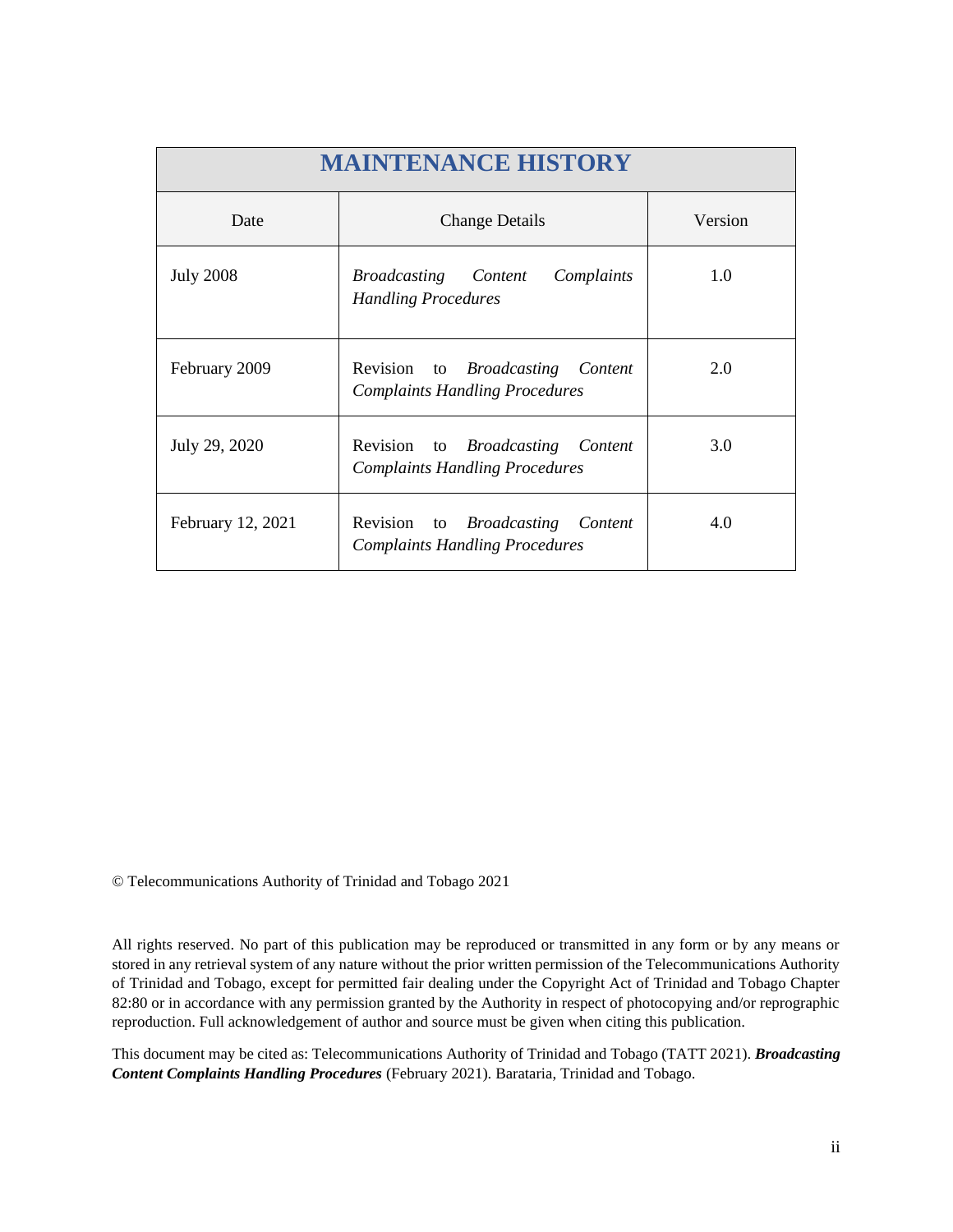# **Table of Contents**

| $1_{\cdot}$ |  |  |  |
|-------------|--|--|--|
| 1.1.        |  |  |  |
| 1.2.        |  |  |  |
| 1.3.        |  |  |  |
| 2.          |  |  |  |
| 2.1.        |  |  |  |
|             |  |  |  |
| 2.2.        |  |  |  |
| 2.3.        |  |  |  |
| 2.4.        |  |  |  |
| 2.5.        |  |  |  |
|             |  |  |  |
|             |  |  |  |
|             |  |  |  |
| 2.6.        |  |  |  |
| 2.7.        |  |  |  |
| 3.          |  |  |  |
|             |  |  |  |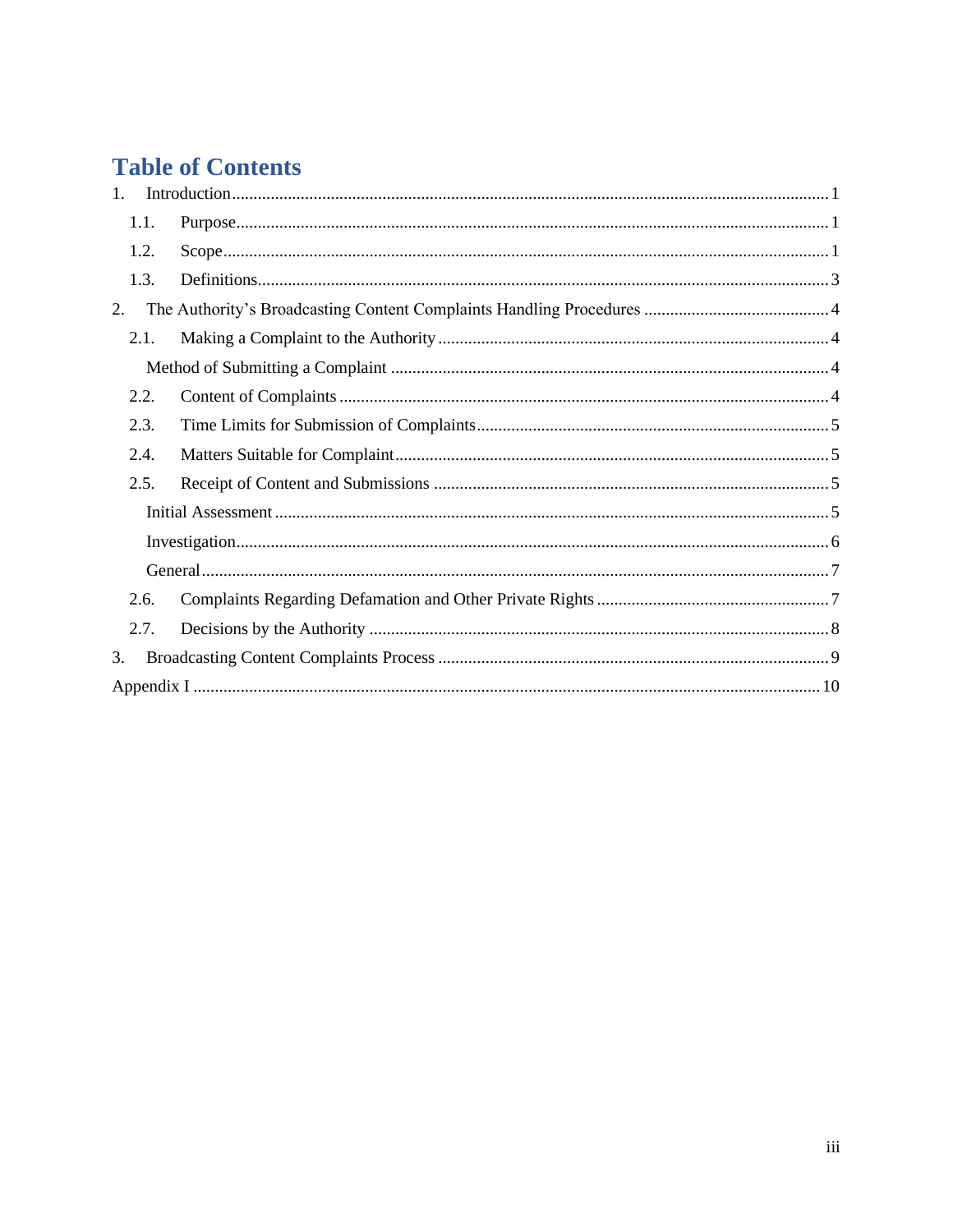# <span id="page-3-0"></span>**1. Introduction**

# <span id="page-3-1"></span>**1.1. Purpose**

The Telecommunications Authority of Trinidad and Tobago (the Authority) is charged with the responsibility of regulating the telecommunications and broadcasting sectors.

In accordance with its statutory duties under section 18(1) (m) of the Telecommunications Act, Chap. 47:31 (the Act), the Authority has implemented a process to treat with complaints received from users of broadcasting services. The purpose of the Broadcasting Content Complaints Handling Procedures is to give context and guidance with respect to the Authority's procedures for handling broadcasting content complaints, focusing on:

- i. the fair and reasonable investigation of complaints.
- ii. the decision-making process.
- iii. the resolution of matters raised in the complaints.

More specifically, these procedures enable the Authority to:

- a) recognise, promote and protect the user's right to comment and/or complain about broadcasting content.
- b) provide an efficient, fair and accessible process for investigating and making decisions regarding user complaints.
- c) outline the means by which the Authority may inform users about the complaints handling process.
- d) implement and/or impose appropriate and effective methods of compliance and enforcement.

# <span id="page-3-2"></span>**1.2. Scope**

The Authority is mandated by the Act to protect users of broadcasting services, to facilitate the resolution of disputes involving users, and to investigate user complaints. Section 18 (1) of the Act states, as follows:

"Subject to the provisions of this Act, the Authority may exercise such functions and powers as are imposed on it by the Act and in particular

…(m) investigate complaints by users, operators of telecommunications networks, providers of telecommunications and broadcasting services or other persons arising out of the operation of a public telecommunications network, or the provision of a telecommunications service or broadcasting service, in respect of rates, billings and services provided generally and to facilitate relief where necessary."

Pursuant to section 79 of the Act, the Authority is mandated to promulgate a Broadcasting Code to regulate the practices of concessionaires of broadcasting services. However, until the Broadcasting Code is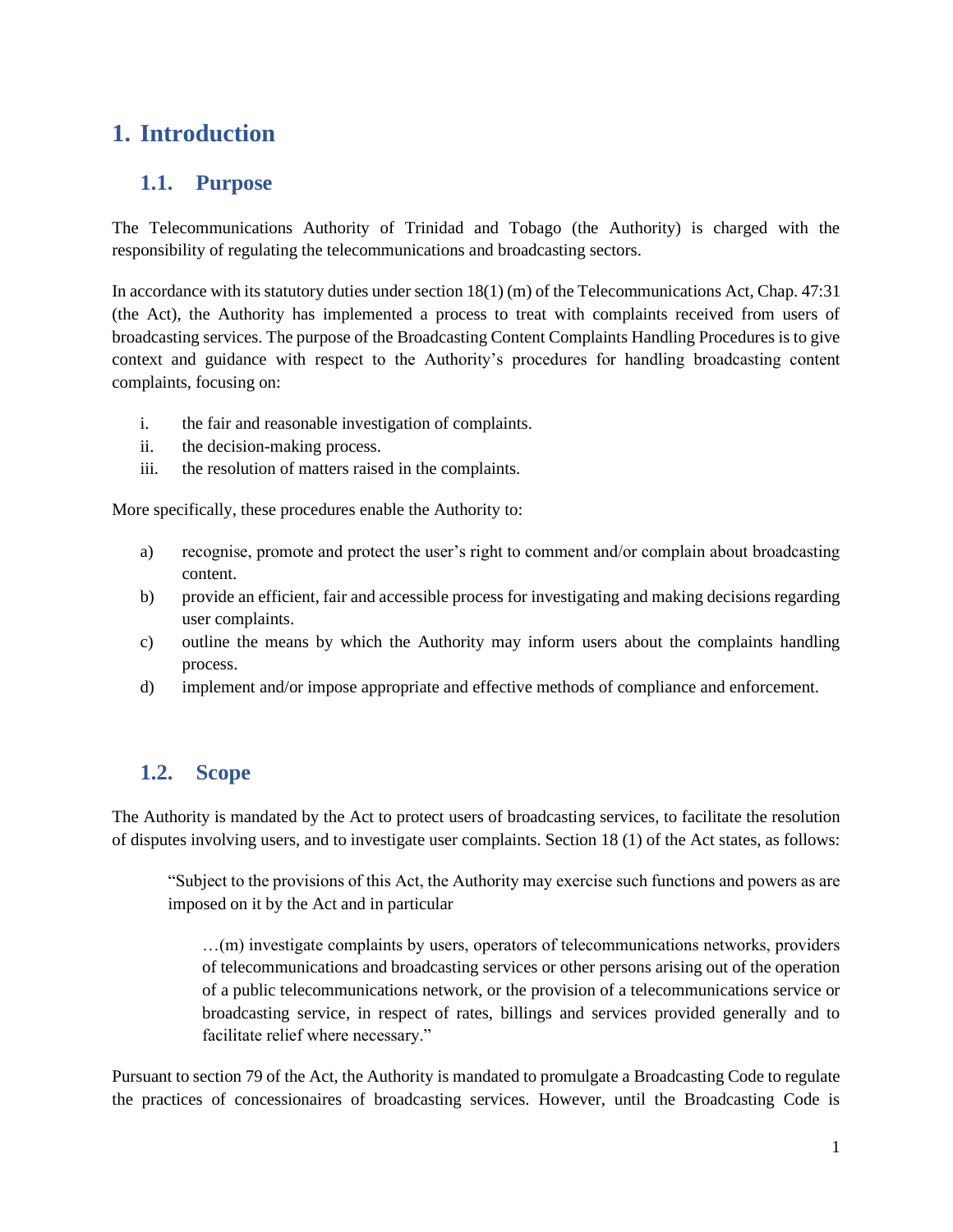promulgated, a broadcaster must adhere to the broadcasting service conditions set out in the concession. Reference is made to Conditions D8 and D9 of the broadcaster's concession, which provide for the following:

- "D8. The concessionaire shall at all times in the provision of the Broadcasting Services comply with the provisions of the Broadcasting Code promulgated in accordance with the Act.
- D9. Without prejudice to Condition D8, and until such time as a Broadcasting Code is promulgated in accordance with the Act, the concessionaire shall not:
	- (a) transmit any programme, information or other material which degrades or portrays in a negative manner or discriminates against or encourages discrimination against any person or group by reason of race, origin, class, religion or sex;
	- (b) transmit any programme, information or other material which is hostile to any country; or,
	- (c) broadcast programme, information or other material which endangers the security of the Republic of Trinidad and Tobago, violates any law, is of a defamatory nature, is subversive to peace or public order or is otherwise contrary to the laws of Trinidad and Tobago."

By virtue of section 3 of the Act, the Authority's regulating of broadcasting services requires that such regulation be done consistently with the existing rights and freedoms contained in sections 4 and 5 of the Constitution of Trinidad and Tobago, as follows:

"[Part I: Rights enshrined]

- 4. It is hereby recognized and declared that in Trinidad and Tobago there have existed and shall continue to exist, without discrimination by reason of race, origin, colour, religion or sex, the following fundamental human rights, namely –
	- …. (i) freedom of thought and expression; and
		- (k) freedom of the press
- 5(1) Except as is otherwise expressly provided in this Chapter and in section 54, no law may abrogate, abridge or infringe or authorize the abrogation, abridgment or infringement of any of the rights and freedoms hereinabove recognized and declared".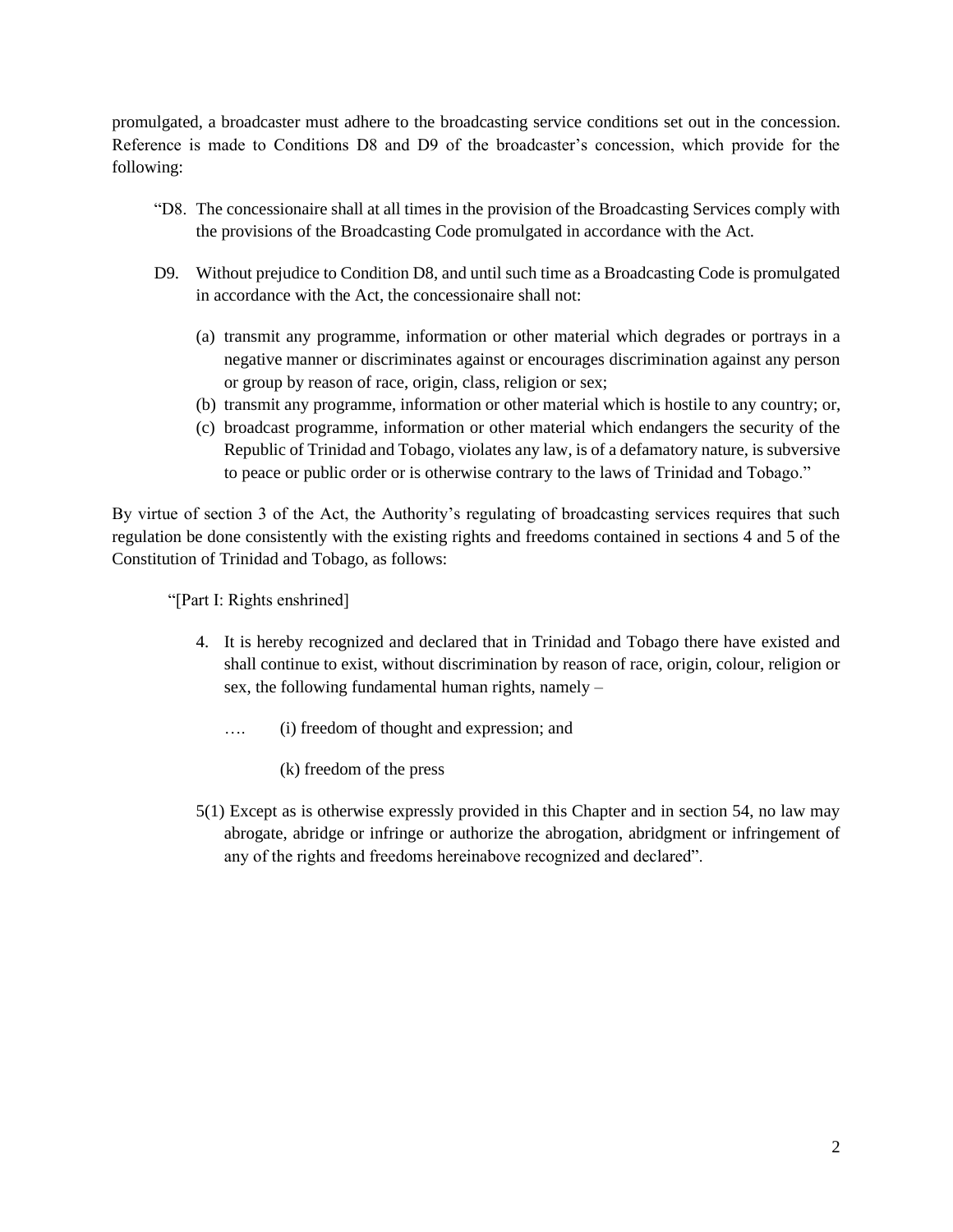# <span id="page-5-0"></span>**1.3. Definitions**

**Authorised person:** a legal representative or a person authorised to act on behalf of the complainant

**Broadcaster:** any concessionaire providing broadcasting services

**Broadcasting content:** the content transmitted by a broadcaster in the delivery of a broadcasting service

**Broadcasting service:** the offering of the transmission of programmes, whether or not encrypted, by any means of telecommunications, for the reception by the general public, including sound, radio, television and other types of transmissions such as those on a point-to-multipoint basis

**Complainant:** any person or entity making a complaint about broadcast content under the procedures prescribed herein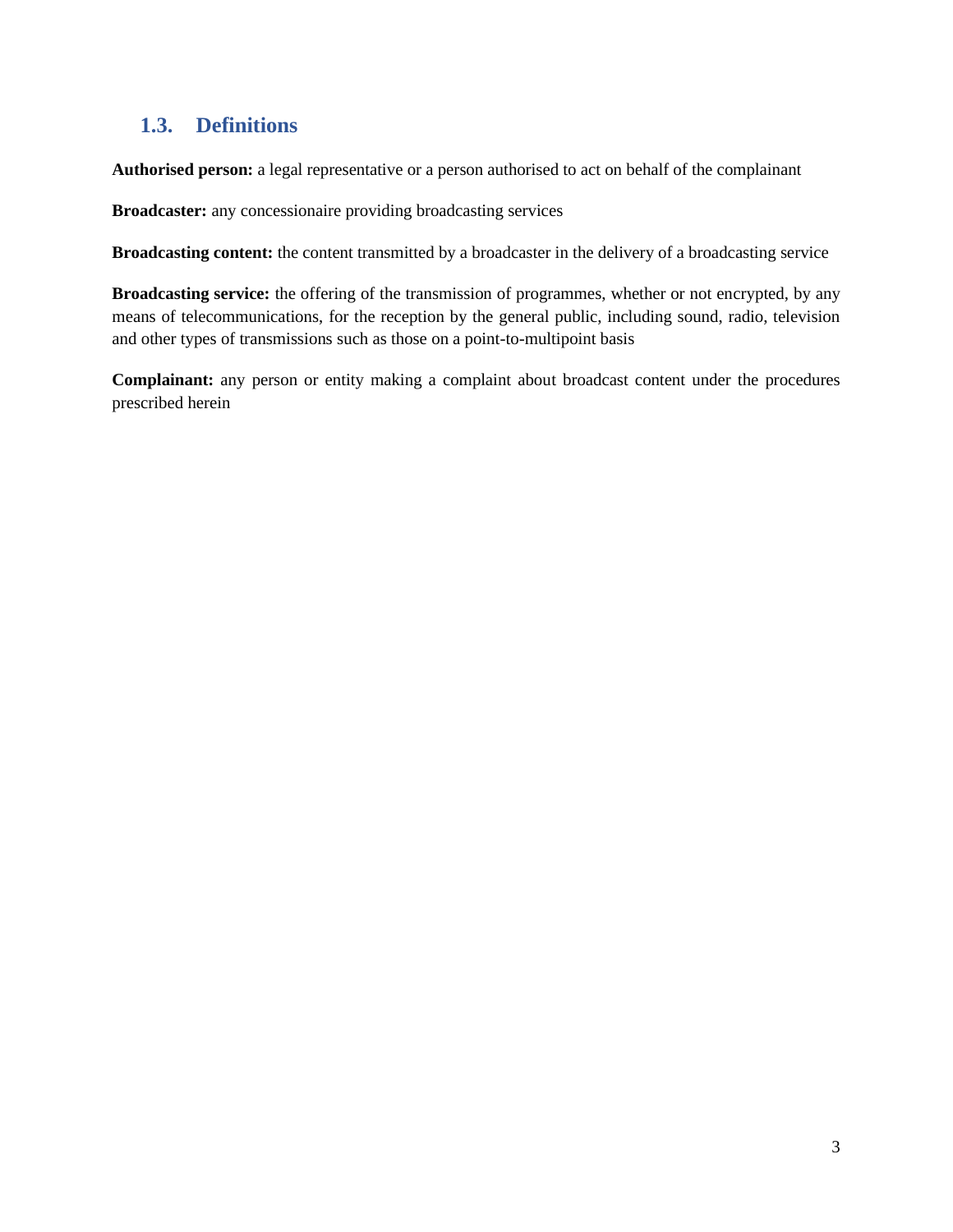# <span id="page-6-0"></span>**2. The Authority's Broadcasting Content Complaints Handling Procedures**

# <span id="page-6-2"></span><span id="page-6-1"></span>**2.1. Making a Complaint to the Authority**

## **Method of Submitting a Complaint**

A complaint can be made to the Authority about broadcasting content in any of the following ways:

- i. By submission of a Broadcasting Content Complaint Form (Appendix 1), which may be obtained via:
	- a) either of the following offices of the Authority:
		- 1. #5 Eighth Avenue Extension, Off Twelfth Street, Barataria, Trinidad
		- 2. Shop #D48 Gulf City Lowlands Mall, Lowlands, Tobago
	- b) the Authority's website http://www.tatt.org.tt
- ii. In writing to the Authority at either of the addresses listed in (a) above
- iii. In person, by visiting either of the offices of the Authority between the hours of 8:00 a.m. and 4:00 p.m., Monday to Friday (except public holidays)
- iv. By telephone via the Authority's toll-free number 800-TATT (800-8288) between the hours of 8:00 a.m. and 4:00 p.m., Monday to Friday (except public holidays)
- v. By facsimile at (868) 674-1055
- vi. By e-mail to info@tatt.org.tt

## <span id="page-6-3"></span>**2.2. Content of Complaints**

- 2.2.1 A complainant shall, at a minimum, supply the following information:
	- i. The name of the programme and/or presenter
	- ii. The date of the broadcast
	- iii. The station or channel of the broadcast
	- iv. The approximate time that the offensive material was broadcast
	- v. A short but detailed summary of the broadcast that is the subject of the complaint
- 2.2.2 A complainant should provide his/her name and contact details to assist the Authority with investigating the matter and/or to inform the complainant about the status or outcome of the complaint.
- 2.2.3 In instances where the complainant chooses not to provide his/her name or contact details, the Authority will not be able to communicate with the complainant about the investigation or any decisions that the Authority may make about the complaint.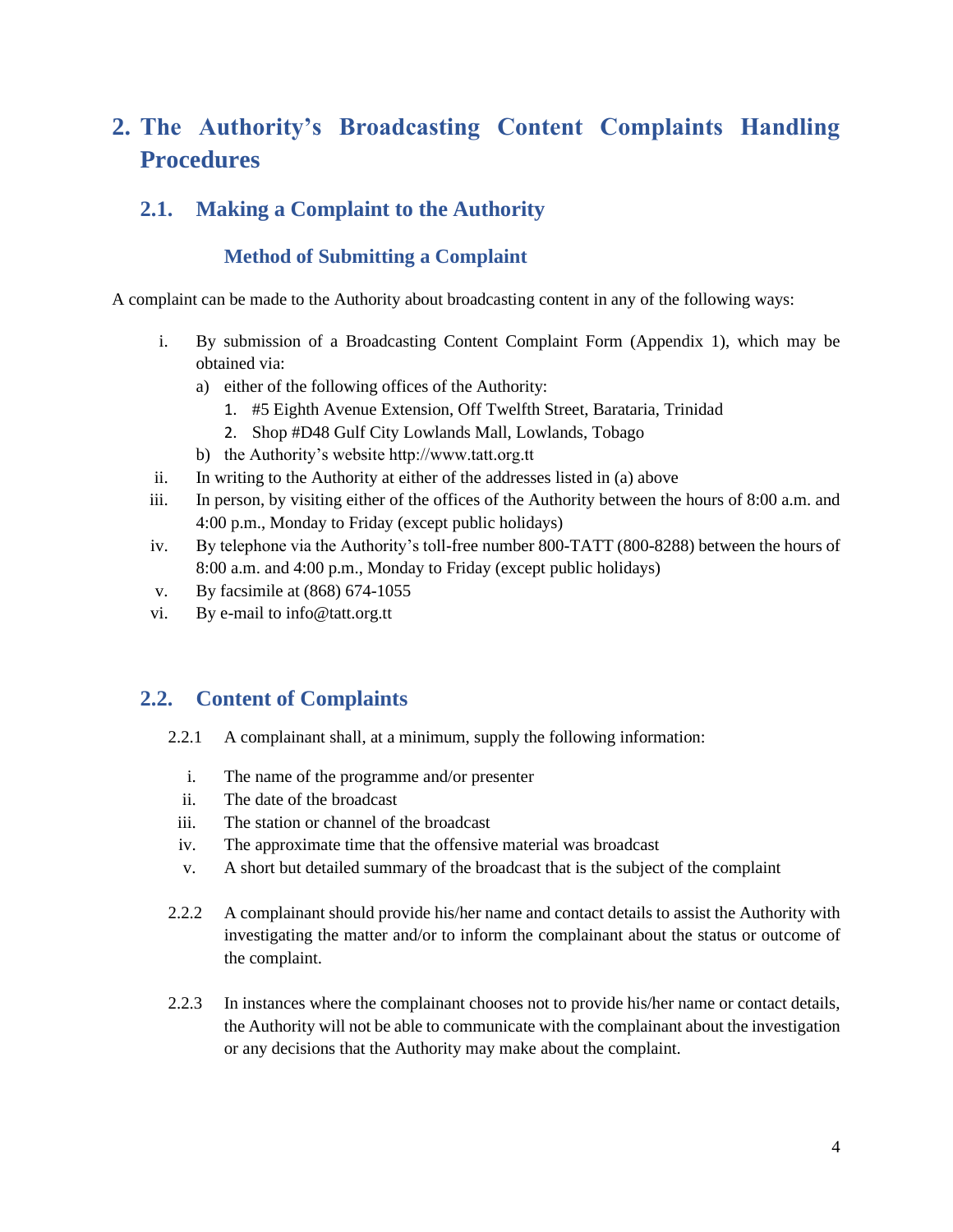2.2.4 The Authority shall treat the identity of a complainant as confidential unless the content of the complaint requires otherwise, or where the complainant has given expressed permission, verbally or in writing, to disclose his/her identity.

## <span id="page-7-0"></span>**2.3. Time Limits for Submission of Complaints**

- 2.3.1 A complaint should be made as soon as possible after the offensive material was broadcast.
- 2.3.2 In accordance with the terms outlined in Condition D34 of the concession, a broadcaster is required to keep recordings of broadcast material for a period of 28 days after the date on which such material was broadcast. Complainants should, therefore, note that a complaint made more than 28 days after the date of the broadcast in question may result in the inability of the Authority to investigate properly and resolve the matter, as the content may no longer be available.
- 2.3.3 The Authority shall acknowledge receipt of a complaint within five working days.

# <span id="page-7-1"></span>**2.4. Matters Suitable for Complaint**

- 2.4.1 All complaints should relate to matters referred to in Condition D9 of the broadcaster's concession, as stated in section 1.2 of this document.
- 2.4.2 The Authority may decide not to investigate a complaint that:
	- i. does not relate to the matters referred to in Condition D9 of the broadcaster's concession or in the Broadcasting Code when it comes into effect.
	- ii. is deemed frivolous or vexatious.
	- iii. has been submitted late, i.e., after 28 days from the date of the broadcast (as per section 2.3 of this document).
- 2.4.3 General requests for broadcast material (e.g., from persons merely seeking to acquire material for whatever reason without lodging a complaint) will not be acknowledged by the Authority.

# <span id="page-7-3"></span><span id="page-7-2"></span>**2.5. Receipt of Content and Submissions**

#### **Initial Assessment**

2.5.1 The Authority shall, within five working days of receiving a complaint, conduct an initial assessment of whether the complaint relates to Condition D9 of the broadcaster's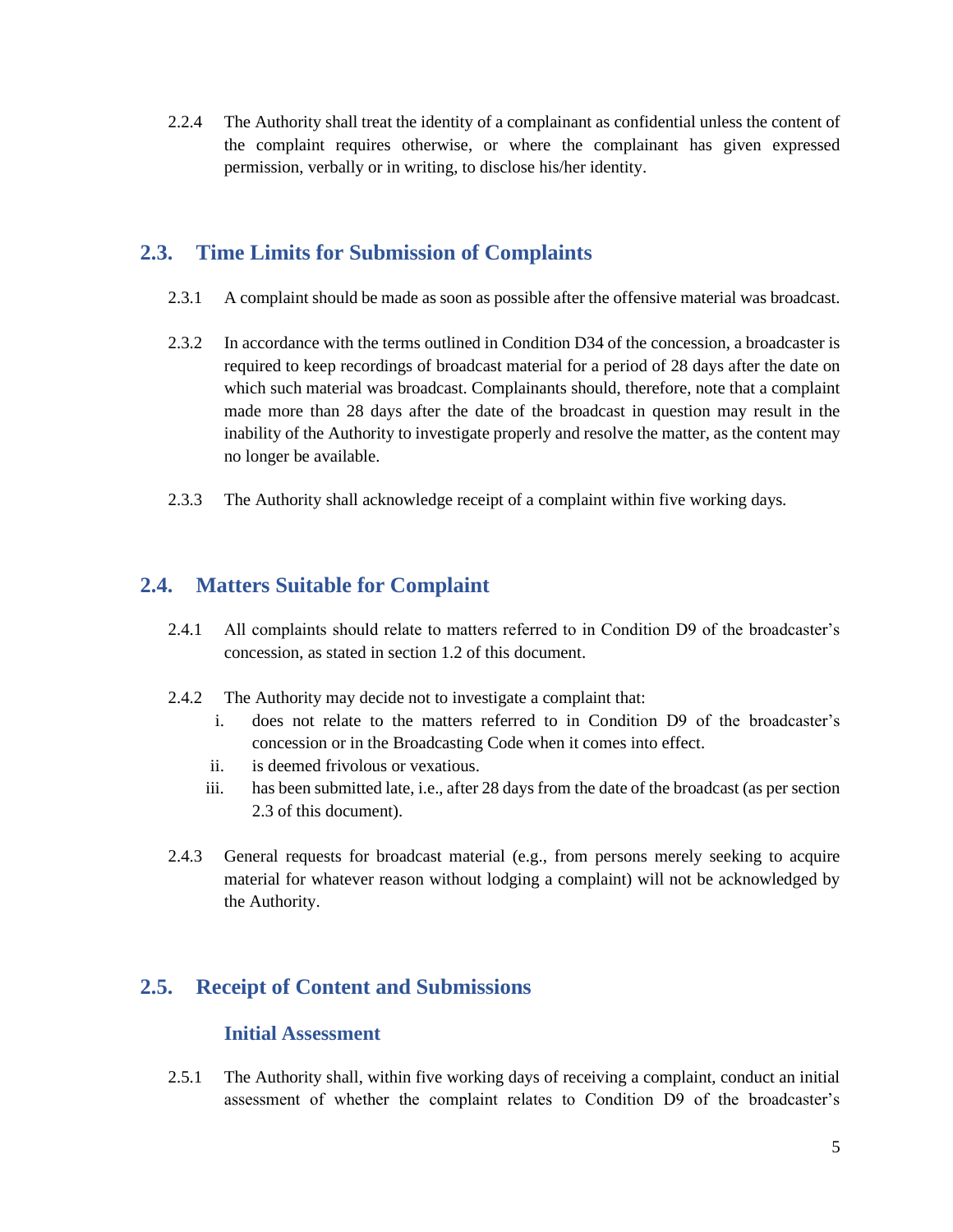concession, in accordance with section 2.4, which may, therefore, warrant an investigation by the Authority.

- 2.5.2 Where the Authority has decided not to investigate a complaint (in instances, for example, where the initial assessment of the complaint does not show a possible breach of Condition D9, or where the complaint falls within section 2.4.2), the Authority shall inform the complainant of its decision within 10 working days after the decision was made.
- 2.5.3 Where the Authority considers that it should assess a matter further, it will ask the broadcaster for a copy of the relevant programme, which must be provided to the Authority within five working days of the request.
- 2.5.4 The Authority may obtain a copy of the relevant programme from its Broadcast Content Monitoring System (BMS) or otherwise, in order to conduct the initial assessment and/or to verify the programme material received from the broadcaster.
- 2.5.5 Based on the complaint and/or upon a review of the relevant programme, the Authority will consider whether there has been a possible breach of Condition D9.
- 2.5.6 Where the Authority considers that there has been no breach of Condition D9, it will not investigate further and will inform the complainant of the decision within 10 working days after the decision was made.

#### **Investigation**

- <span id="page-8-0"></span>2.5.7 Where, upon a review of the relevant programme, the Authority considers that a broadcaster may have failed to comply with the provisions of Condition D9, the Authority will write to the broadcaster and advise it of the complaint, set out the particular provisions of Condition D9 which it considers are applicable to the complaint, inform the broadcaster of its review of the programme and invite the broadcaster to make representations to the Authority in response within 10 working days.
- 2.5.8 Representations received from a broadcaster will be considered by the Authority and, based on all the facts of the case, the Authority shall make a decision. The broadcaster and the complainant will be informed of the decision made, within 10 working days. The Authority may also publish its decision for the benefit of the public.
- 2.5.9 The Authority may direct a broadcaster to cease, remove or prohibit the broadcast of any content pending the outcome of an investigation due to the nature and severity of the matter.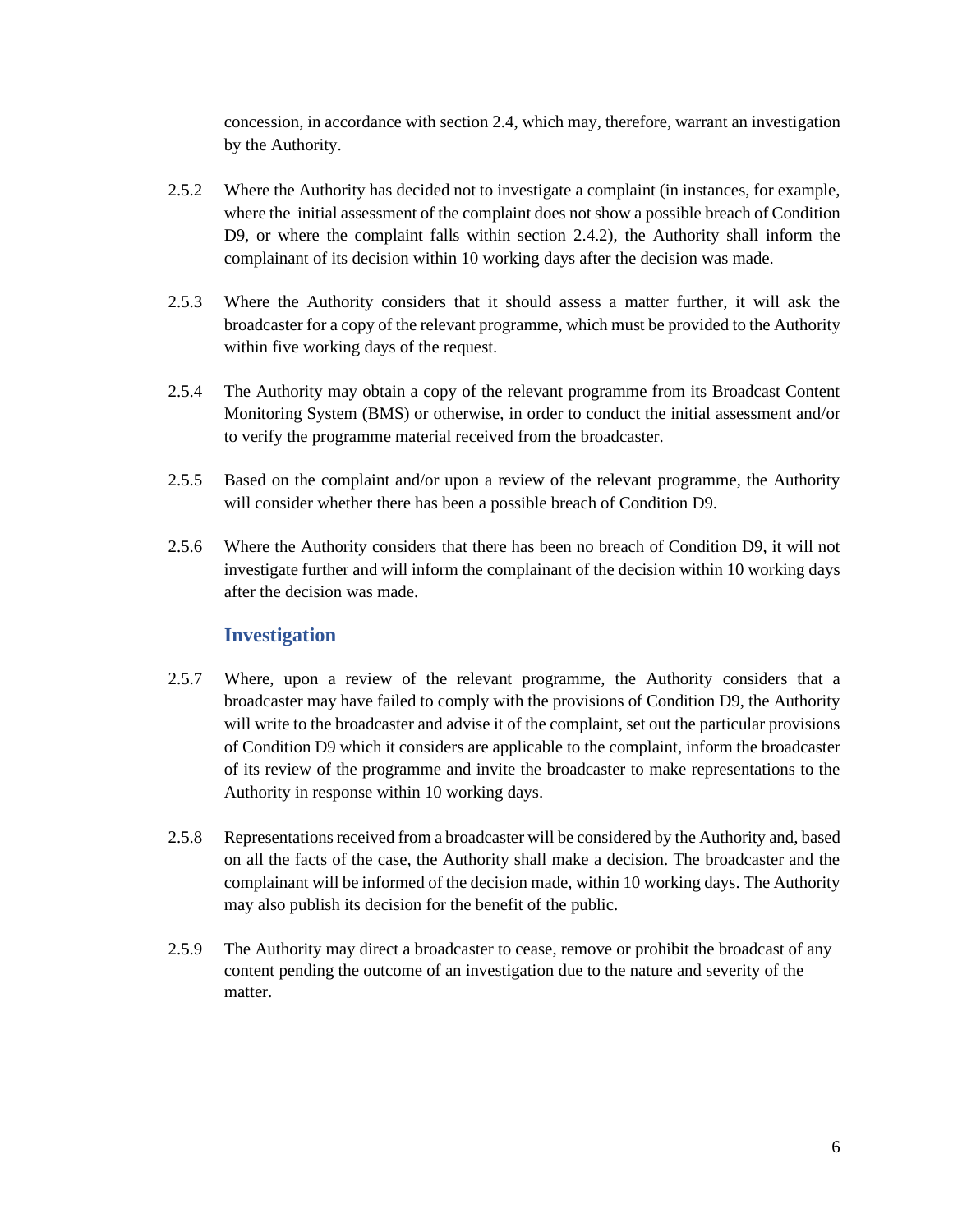#### **General**

- <span id="page-9-0"></span>2.5.10 Programme material acquired by the Authority in the course of investigating a complaint may be made available to the complainant or any authorised person, if the Authority believes that it can facilitate relief to the complainant, or to any other person where the Authority considers it appropriate in the circumstances, in accordance with section 18 (1) (m) of the Act.
- 2.5.11 Where the broadcaster has not submitted any representations or the relevant programme, or where the broadcaster fails to provide either within the stipulated time, the Authority shall conduct its investigation using recordings attained from its BMS or otherwise.
- 2.5.12 It is a breach of a broadcaster's concession (Condition D34) for the broadcaster not to provide a copy of the programme material requested by the Authority.
- 2.5.13 There may be specific cases where the breach of Condition D9 requires expeditious attention and resolution (e.g., where a programme is inciting racial hatred). In these cases, the Authority will inform the broadcaster of the matter or complaint and direct the broadcaster to take such immediate action as may be required in the circumstances. Without prejudice to the foregoing, the Authority will still investigate the matter.
- 2.5.14 There may also be other cases where the Authority, based on a complaint or upon its own investigation, will notify a broadcaster of a complaint or investigation and/or request a copy of a broadcast, or ask that the broadcaster take specific action as required in the circumstances.
- 2.5.15 The Authority may launch investigations on its own initiative. The procedures in a complaint-led investigation and an Authority-initiated investigation are the same.

# <span id="page-9-1"></span>**2.6. Complaints Regarding Defamation and Other Private Rights**

- 2.6.1 Where a complaint relates to defamation, it must:
	- i. be made in writing and signed by the complainant or by an authorised person; and
	- ii. contain adequate particulars of the broadcast, the content and the alleged defamation.
- 2.6.2 In matters such as these, the Authority does not make any determination as to whether the content that has been broadcast is defamatory. The Authority shall, however, assist the complainant by providing a copy of the broadcast where it is alleged that defamatory statements have been made.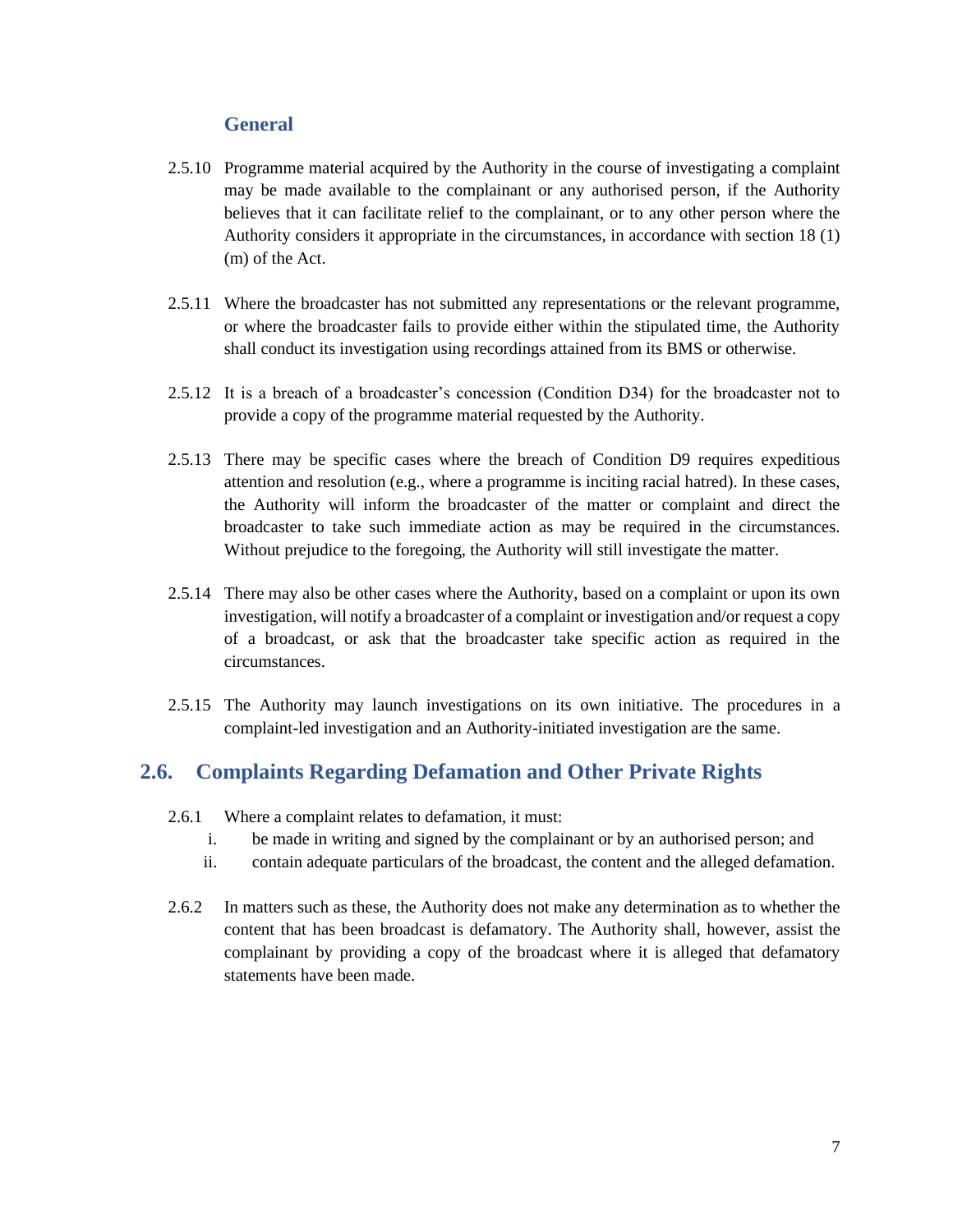# <span id="page-10-0"></span>**2.7. Decisions by the Authority**

- 2.7.1 Where, upon the investigation of a complaint, it is found that a broadcaster has been in breach of any applicable provision of its concession, the Broadcasting Code or any other applicable law, the Authority may take such action or impose such sanctions as provided in accordance with the Act, the related regulations and/or the Broadcasting Code.
- 2.7.2 Where the Authority directs that a broadcaster cease, remove or prohibit the broadcast of any content and the broadcaster fails, neglects or refuses to comply with the direction, the Authority will take the requisite enforcement action against the broadcaster in accordance with the Act.
- 2.7.3 The Authority shall notify the complainant and the broadcaster of its decisions. A complainant who does not give the Authority his/her contact information will not be provided with the outcome of the complaint, as noted in 2.2.3.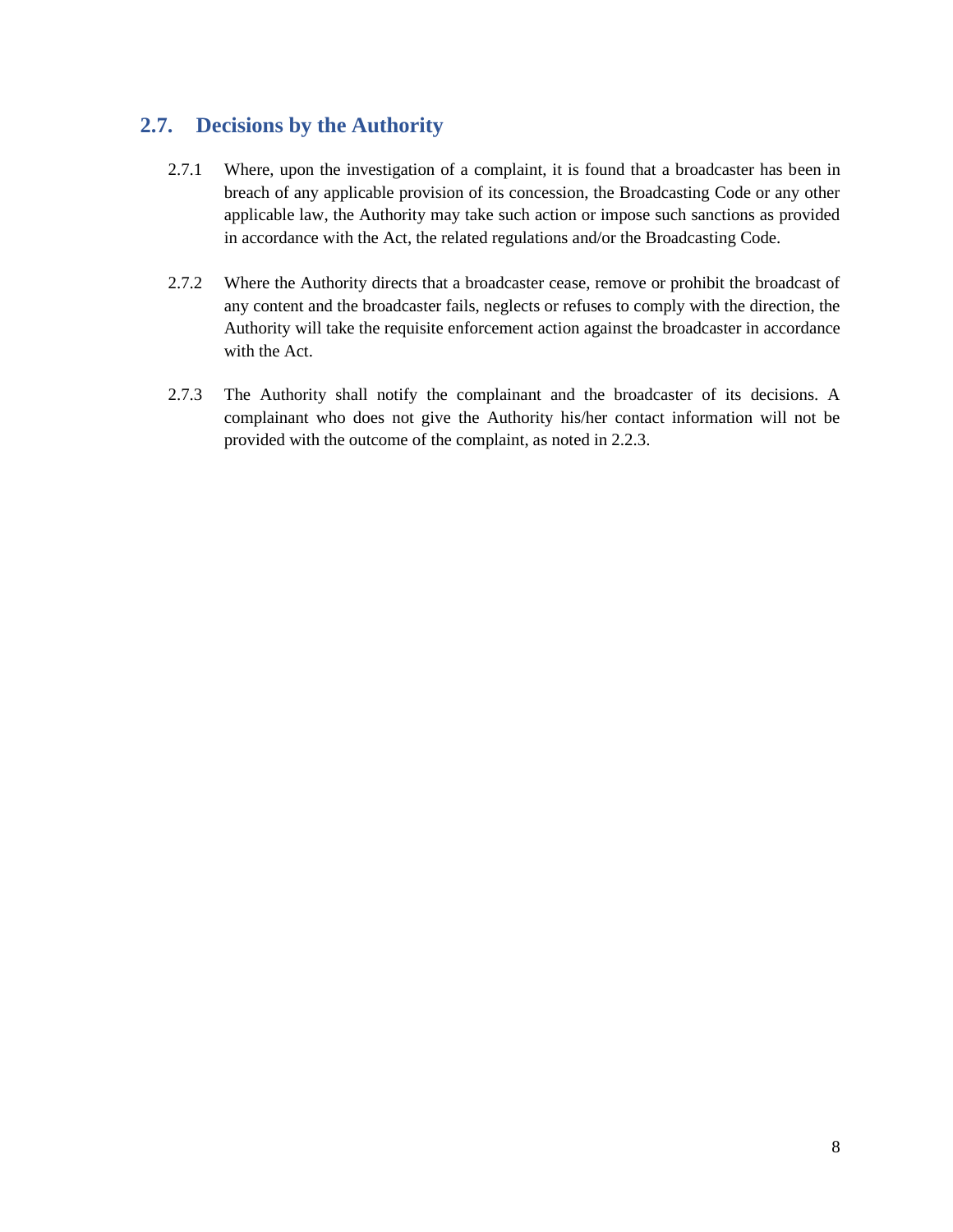# <span id="page-11-0"></span>**3. Broadcasting Content Complaints Process**

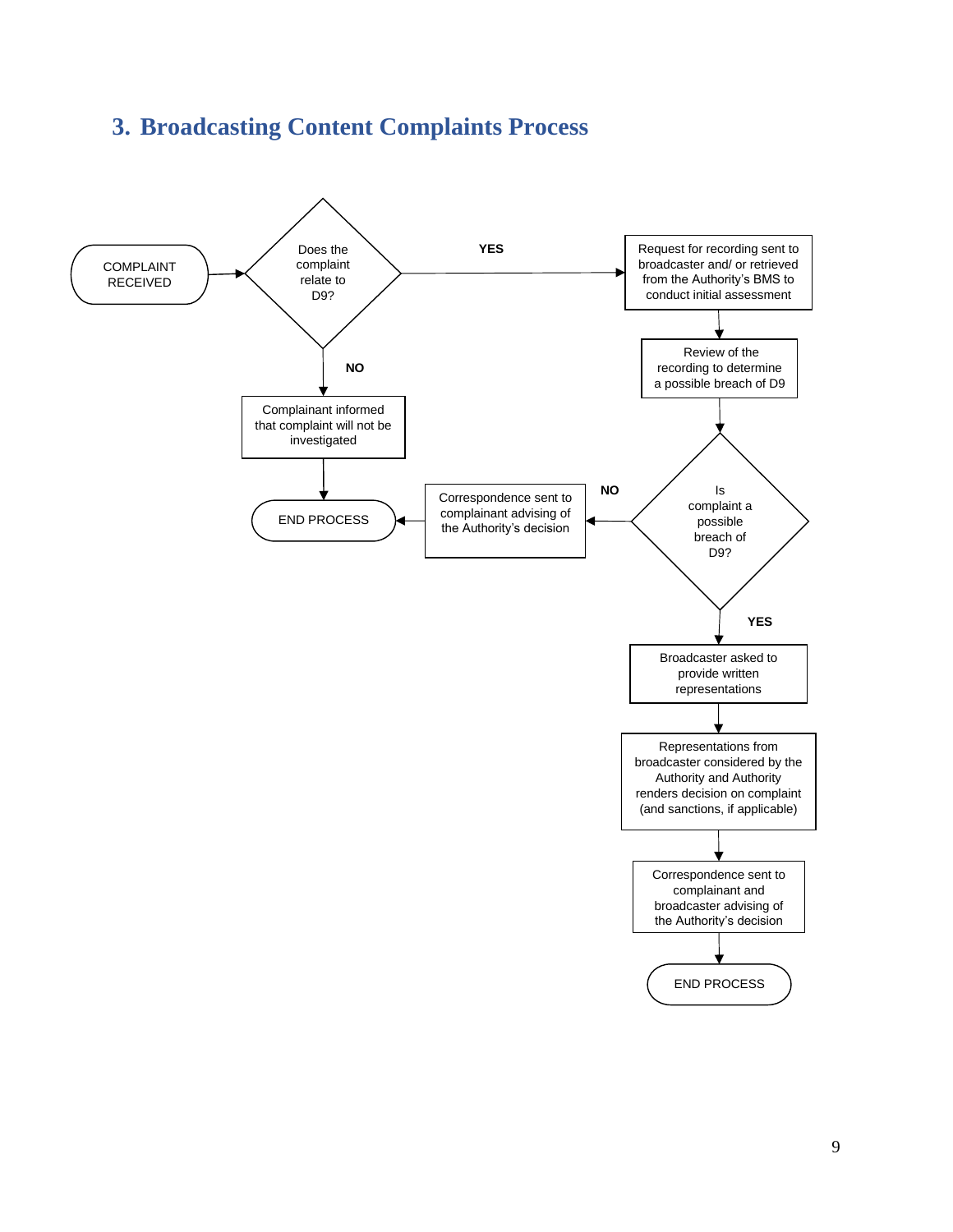# **Appendix I**

<span id="page-12-0"></span>

# **BROADCASTING CONTENT COMPLAINT FORM**

| PART 1:<br><b>PARTICULARS OF COMPLAINANT</b> |                          |      |                   |  |  |  |
|----------------------------------------------|--------------------------|------|-------------------|--|--|--|
| Name:                                        |                          |      |                   |  |  |  |
| Address:                                     |                          |      |                   |  |  |  |
| Telephone:                                   | Mobile:                  | Fax: | E-mail:           |  |  |  |
| PART 2:                                      | DETAILS OF THE COMPLAINT |      |                   |  |  |  |
| Title of programme:                          |                          |      |                   |  |  |  |
| Programme presenter:                         |                          |      |                   |  |  |  |
| *Date of broadcast:                          |                          |      | *Station/channel: |  |  |  |
| Start of programme:                          |                          |      | End of programme: |  |  |  |
| *Time of broadcast of offensive material:    |                          |      |                   |  |  |  |
| *Details of offensive material:              |                          |      |                   |  |  |  |
|                                              |                          |      |                   |  |  |  |
|                                              |                          |      |                   |  |  |  |
|                                              |                          |      |                   |  |  |  |
|                                              |                          |      |                   |  |  |  |
|                                              |                          |      |                   |  |  |  |
|                                              |                          |      |                   |  |  |  |

Signature:………………………… ………. Date: ………………………......………………

**(Optional)** 

*PLEASE SEE OTHER SIDE FOR INSTRUCTIONS ON HOW TO LODGE YOUR COMPLAINT.* 

**\*All fields with an asterisk must be completed.**